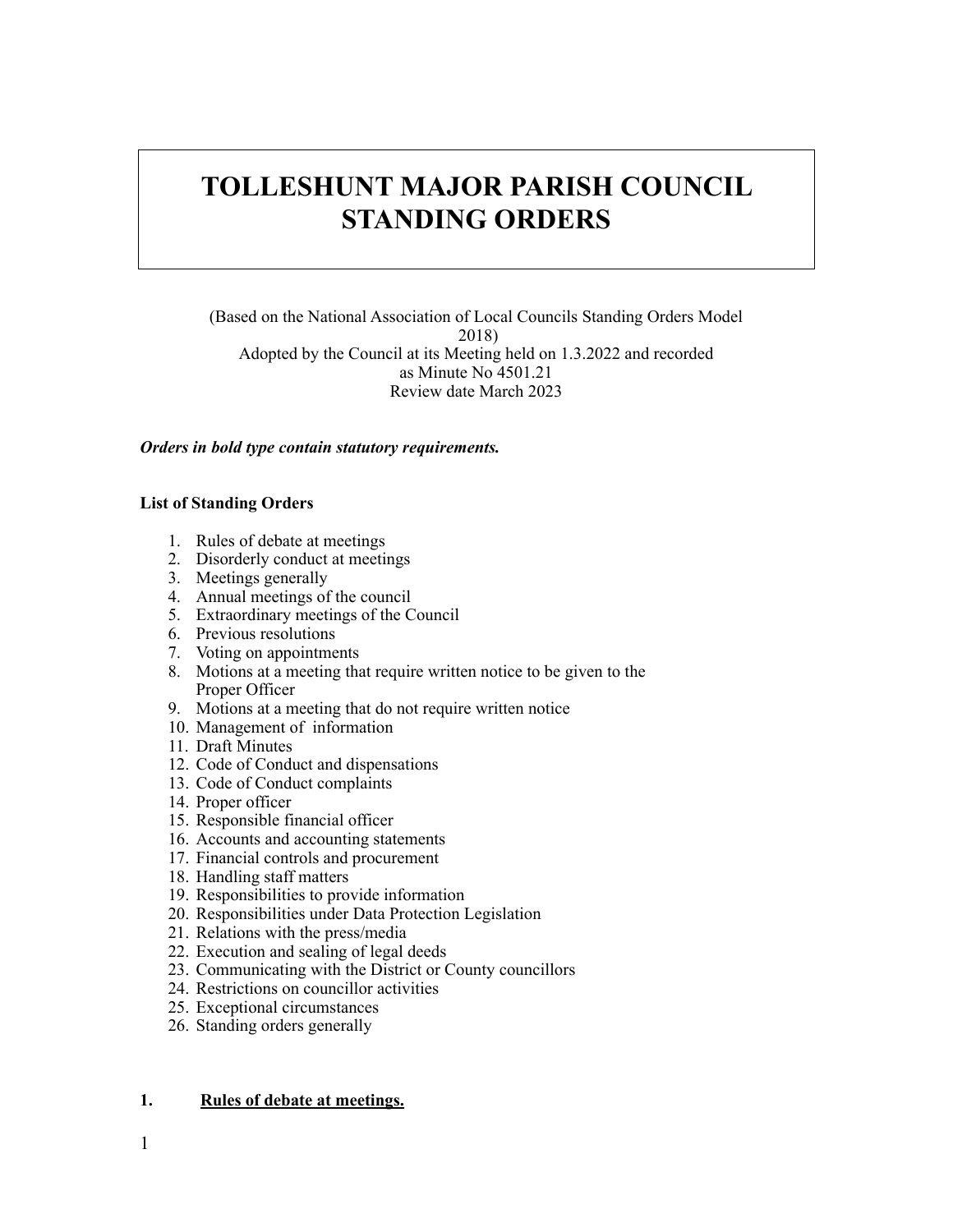- a) Motions on the agenda shall be considered in the order that they appear unless the order is changed at the Chair's discretion.
- b) A motion, including an amendment, shall only be progressed if it has been moved and seconded

# **2. Disorderly conduct at meetings.**

- a) No person shall obstruct the transaction of business at a meeting or behave offensively or improperly. If this standing order is ignored, the chairman of the meeting shall request such person(s) to moderate or improve their conduct.
- b) If this is ignored, the chairman of the meeting may take further reasonable steps to restore order or to progress the meeting. This may include asking the person to leave the meeting or temporarily suspending or closing the meeting.

# **3. Meetings generally.**

- **a) Meetings shall not take place in premises which at the time of the meeting are used for the supply of alcohol, unless no other premises are available free of charge or at a reasonable cost.**
- **b) The minimum three clear days' public notice for a meeting does not include the day on which the notice was issued, the day of the meeting, a Sunday, a day of the Christmas break, a day of the Easter break or of a bank holiday or a day appointed for public thanksgiving or mourning.**
- **c) Meetings shall be open to the public unless their presence is prejudicial to the public interest by reason of the confidential nature of the business to be transacted or for other special reasons. The public's exclusion from part or all of a meeting shall be by resolution which shall give reasons for the public's exclusion.**
- d) Members of the public may make representations, answer questions and give evidence at a meeting which they are entitled to attend in respect of the business on the agenda.
- e) The period of time designated for public participation at a meeting in accordance with standing order 3d above shall not exceed 15 minutes unless directed by the chairman of the meeting. No one person shall speak for more than four minutes unless directed by the Chairman.
- f) In accordance with standing order 3d above a question shall not require a response at the meeting or start a debate on the question. The chairman of the meeting may direct that a written or oral response is given at a later date.
- g) A person shall raise his hand when requesting to speak, unless directed otherwise by the chair of the meeting.
- h) A person who speaks at a meeting shall direct his comments to the chairman of the meeting.
- i) Only one person is permitted to speak at a time. If more than one person wants to speak, the chairman of the meeting shall direct the order of speaking.
- **j) Subject to standing order 3(k) a person who attends a meeting is permitted to report on the meeting whilst the meeting is open to the public. To "report" means to film, photograph, make an audio recording of meeting proceedings, use any other means for enabling persons not present to see or hear the meeting as it takes place or later or to report or to provide oral or written commentary about the meeting so that the report or commentary is available as the meeting takes place or later to persons not present.**
- **k) A person present at a meeting may not provide an oral report or oral commentary about a meeting as it takes place without permission.**
- **l) The press shall be provided with reasonable facilities for the taking of their report of all or part of a meeting at which they are entitled to be present.**
- **m) Subject to standing orders which permit otherwise, anything authorised or required to be done by, to or before the chairman of the council may in** *h***is absence be done by, to or before the vice chair of the council.**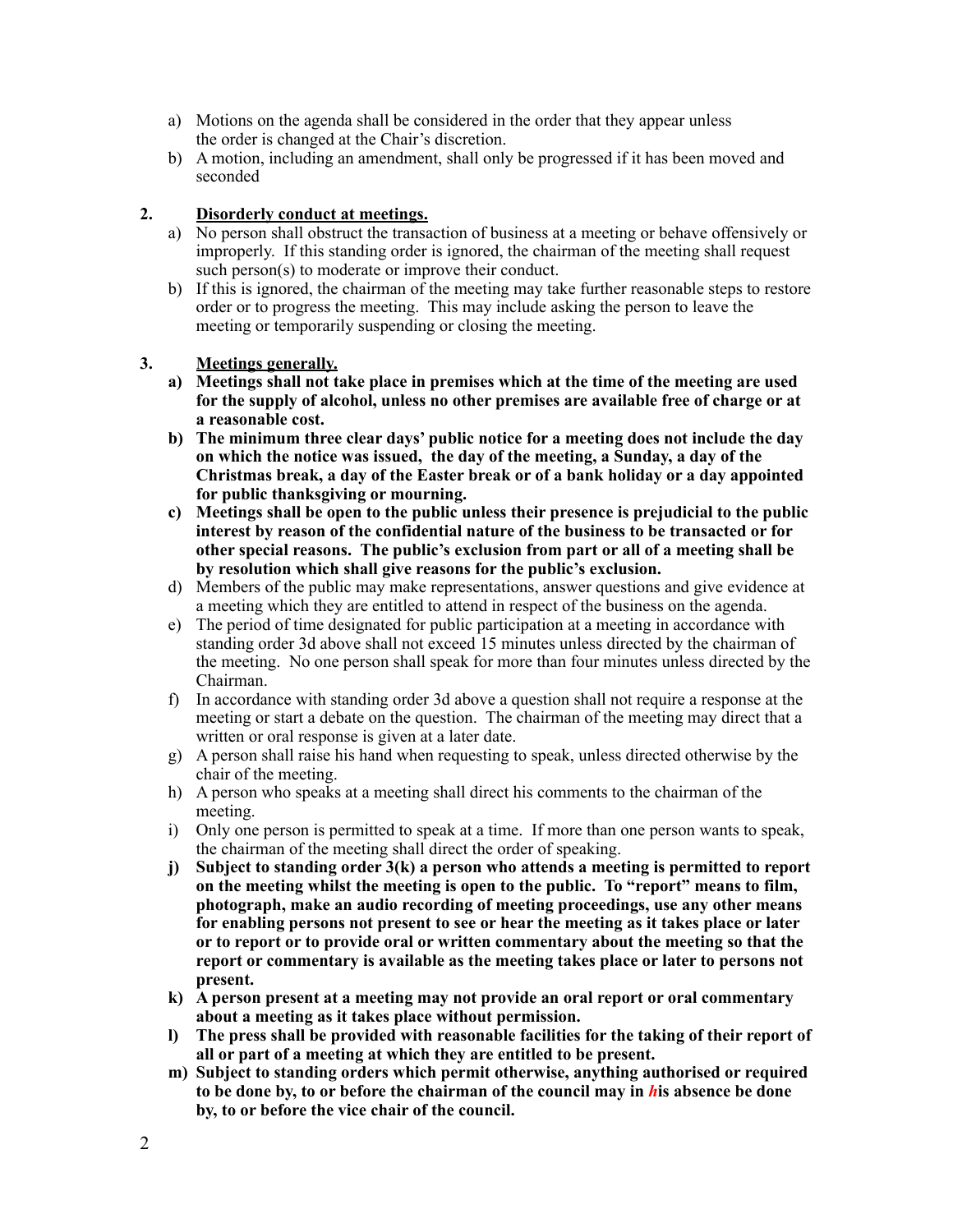- **n) The chairman of the council, if present shall preside at a meeting. If the chairman is absent from a meeting, the vice chair, if present, shall preside. If both the chair and vice chair are absent from a meeting, a councillor as chosen by the councillors present at the meeting shall preside at the meeting.**
- **o) Subject to a meeting being quorate, all questions at a meeting shall be decided by the majority of the councillors with voting rights present and voting.** See below for the different rules that apply in the election of the Chairman of the Council at the annual meeting of the Council.
- **p) The chair of a meeting may give an original vote on any matter put to the vote, and in the case of equality of votes may exercise his casting vote whether or not he gave an original vote.**
- q) **Unless standing orders provide otherwise, voting on a question shall be by a show of hands** or as directed by the chair of the meeting. **At the request of a councillor, the voting on any question shall be recorded so as to show whether each councillor present and voting gave his vote for or against that question.** Such a request shall be made before moving on to the next item of business on the agenda.
- r) The minutes of the meeting shall include an accurate record of the following: The time and place of the meeting The names of the councillors present and absent Apologies received. Interests that have been declared by councillors Whether a councillor left the meeting when matters that they held interests in were being considered If there was a public participation session The resolutions made.
- **s) A councillor who has a disclosable pecuniary interest or another interest as set out in the council's code of conduct in a matter being considered at a meeting is subject to statutory limitations or restrictions under the code on his right to participate and vote on that matter.**
- **t) No business may be transacted at a meeting unless at least one third of the whole number of members of the council are present and in no case shall the quorum of a meeting be less than three.**
- u) **If a meeting is or becomes inquorate no business shall be transacted** and the meeting shall be closed. The business on the agenda for the meeting shall be adjourned to another meeting.
- v) If a vote on an item of the agenda cannot be agreed as a result of a declared interest by one or more councillors making the vote inquorate, then the meeting will move on to the next item of the agenda and the original item will be discussed at a future meeting, if required.

# **4. Annual Council meetings**

- **a) In an election year, the annual meeting of the council shall be held on or within 14 days following the day on which the new councillors elected take office.**
- **b) In a year which is not an election year, the annual meeting of the council shall be held on such a day in May as the council may direct.**
- **c) If no other time is fixed, the annual meeting of the council shall take place at 7 pm.**
- **d) In addition to the annual meeting of the council, at least three other ordinary meetings shall be held in each year on such dates and times as the council directs.**
- **e) The first business conducted at the annual meeting of the council shall be the election of the chairman and vice chairman of the council.**
- **f) The chairman of the council, unless he has resigned or becomes disqualified, shall continue in office and preside at the annual meeting until his successor is elected at the next annual meeting of the council.**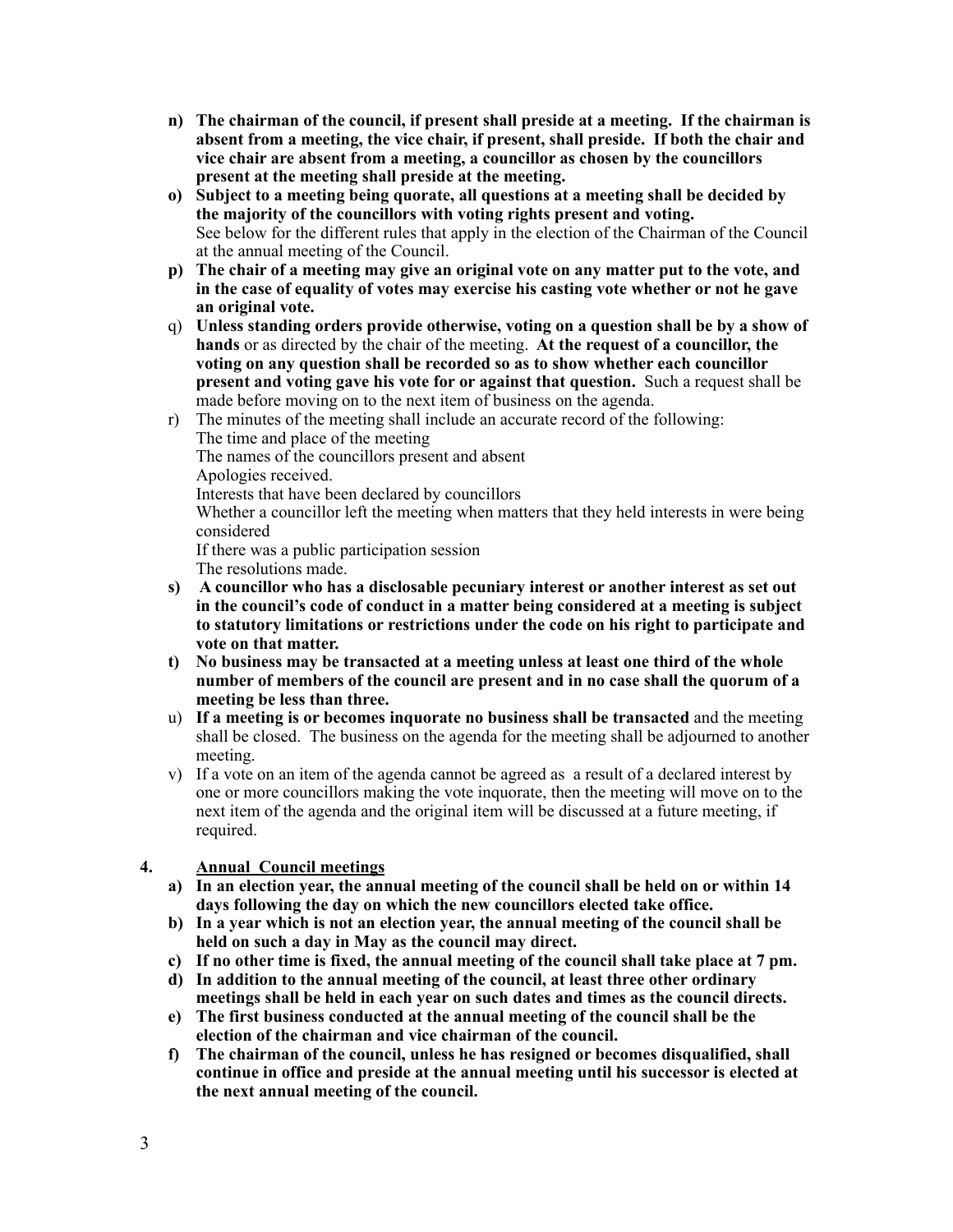- **g) The vice chairman of the council, unless he resigns or becomes disqualified, shall hold office until immediately after the election of the chairman of the council at the next annual meeting of the council.**
- **h) In an election year, if the current chairman of the council has not been re-elected as a member of the council, he shall preside at the meeting until a successor chairman of the council has been elected. The current chairman of the council shall not have an original vote in respect of the election of the new chairman of the council but must give a casting vote in the case of equality of votes.**
- **i) In an election year, if the current chairman of the council has been re-elected as a member of the council, he shall preside at the meeting until a new chairman of the council has been elected. He may exercise an original vote in respect of the election of the new chairman of the council and must give a casting vote in the case of an equality of votes.**
- **j)** Following the election of the chair and vice chair at the annual meeting of the council, the business of the annual meeting shall include:
	- **i. In an election year, delivery by the chair of the council and councillors of their acceptance of office forms unless the council resolves for this to be done at a later date. In a year which is not an election year, delivery by the chair of the council of his acceptance of office form unless the council resolves for this to be done at a later date.**
	- **ii.** Receipt of the minutes of the last meeting and confirmation of the accuracy of those minutes.
	- **iii.** Set a date for review and adoption of standing orders and financial regulations
	- **iv.** Review of the council's policies, procedures and practices in respect of its obligations under freedom of information and data protection legislation.
	- v. Review of inventory of land and other assets including buildings and office equipment.
	- **vi.** Review of the council's policy for dealing with the press/media
	- **vii.** Determining the time and place of ordinary meetings of the full council up to and including the next annual meeting of the full council.

# **5. Extraordinary meetings of the council**

- **a) The chair of the council may convene an extraordinary meeting of the council at any time**
- **b) If the chair of the council does not or refuses to call an extraordinary meeting of the council within seven days of having been requested in writing to do so by two councillors, any two councillors may convene an extraordinary meeting of the council. The public notice giving the time, place and agenda for such a meeting must be signed by the two councillors.**

# **6. Previous resolutions**

a) A resolution shall not be reversed within six months except by a special motion which requires written notice by at least four councillors to be given to the proper officer in accordance with Standing Order 9 below.

# **7. Voting on appointments**

**a)** Where more than two persons have been nominated for a position to be filled by the council and none of those persons has received an absolute majority of votes in their favour, the name of the person having the least number of votes shall be struck off the list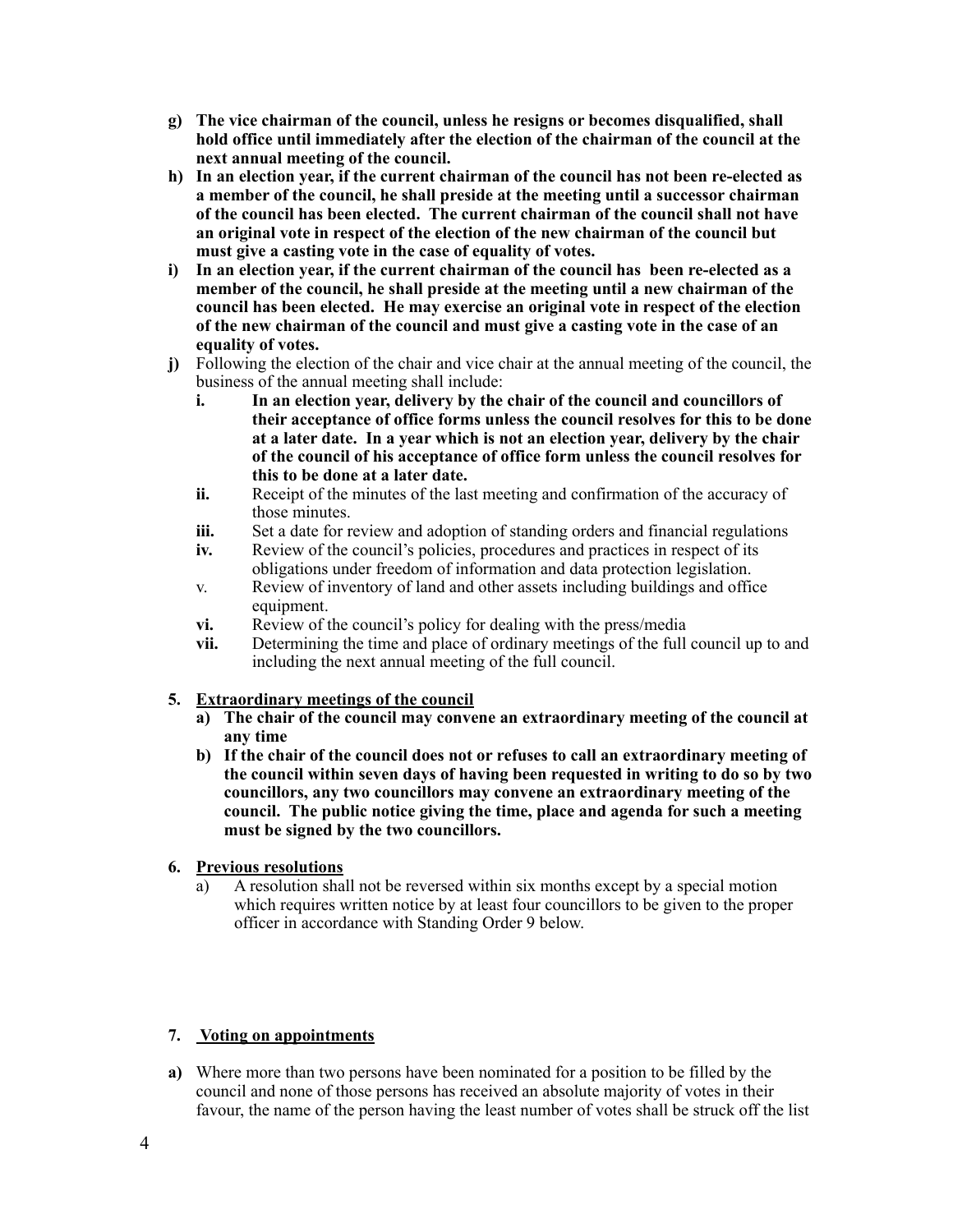and a fresh vote taken. This process shall continue until a majority of votes is given in favour of one person. A tie in votes may be settled by the casting vote exercised by the chairman of the meeting.

# **8. Motions for a meeting that require written notice to be given to the Proper Officer.**

a) A motion shall relate to the responsibilities of the meeting which it is tabled for and in any event shall relate to the performance of the council's statutory functions, powers and obligations or an issue which specifically affects the council's area or its residents.

# **9. Motions at a meeting that do not require written notice**

- i. To correct an inaccuracy in the draft minutes of a meeting
- ii. To move to a vote
- iii. To defer consideration of a motion
- iv. To appoint a person to preside at a meeting
- v. To change the order of business on the agenda
- vi. To proceed to the next business on the agenda
- vii. To require a written report
- viii. To extend the time limits for speaking
- ix. To exclude the press and the public from a meeting in respect of confidential or sensitive information which is prejudicial to the public interest
- x. To not hear further from a councillor or a member of the public
- xi. To exclude a councillor or a member of the public for disorderly conduct
- xii. To temporarily suspend the meeting
- xiii. To suspend a particular Standing Order (unless it reflects mandatory statutory requirements)
- xiv. To adjourn the meeting
- xv. To close a meeting

# **10. Management of Information**

- **a) The Council shall have in place and keep under review, technical and organisational measures to keep secure information (including personal data) which it holds in paper and electronic form. Such arrangements shall include deciding who has access to personal data and encryption of personal data.**
- **b) The Council shall have in place, and keep under review, policies for the retention and safe destruction of all information (including personal data) which it holds in paper and electronic form. The Council's retention policy shall confirm the period for which information (including personal data) shall be retained or if this is not possible the criteria used to determine that period (eg the Limitation Act 1980).**
- c) The agenda, papers that support the agenda and the minutes of a meeting shall not disclose or otherwise undermine confidential or sensitive information which for special reasons would not be in the public interest.
- d) Councillors and staff shall not disclose confidential or sensitive information which for special reasons would not be in the public interest.

# **11. Draft minutes**

a) There shall be no discussion about the draft minutes of a preceding meeting except in relation to their accuracy. A motion to correct an inaccuracy in the draft minutes shall be moved in accordance with Standing Order 9 i. above.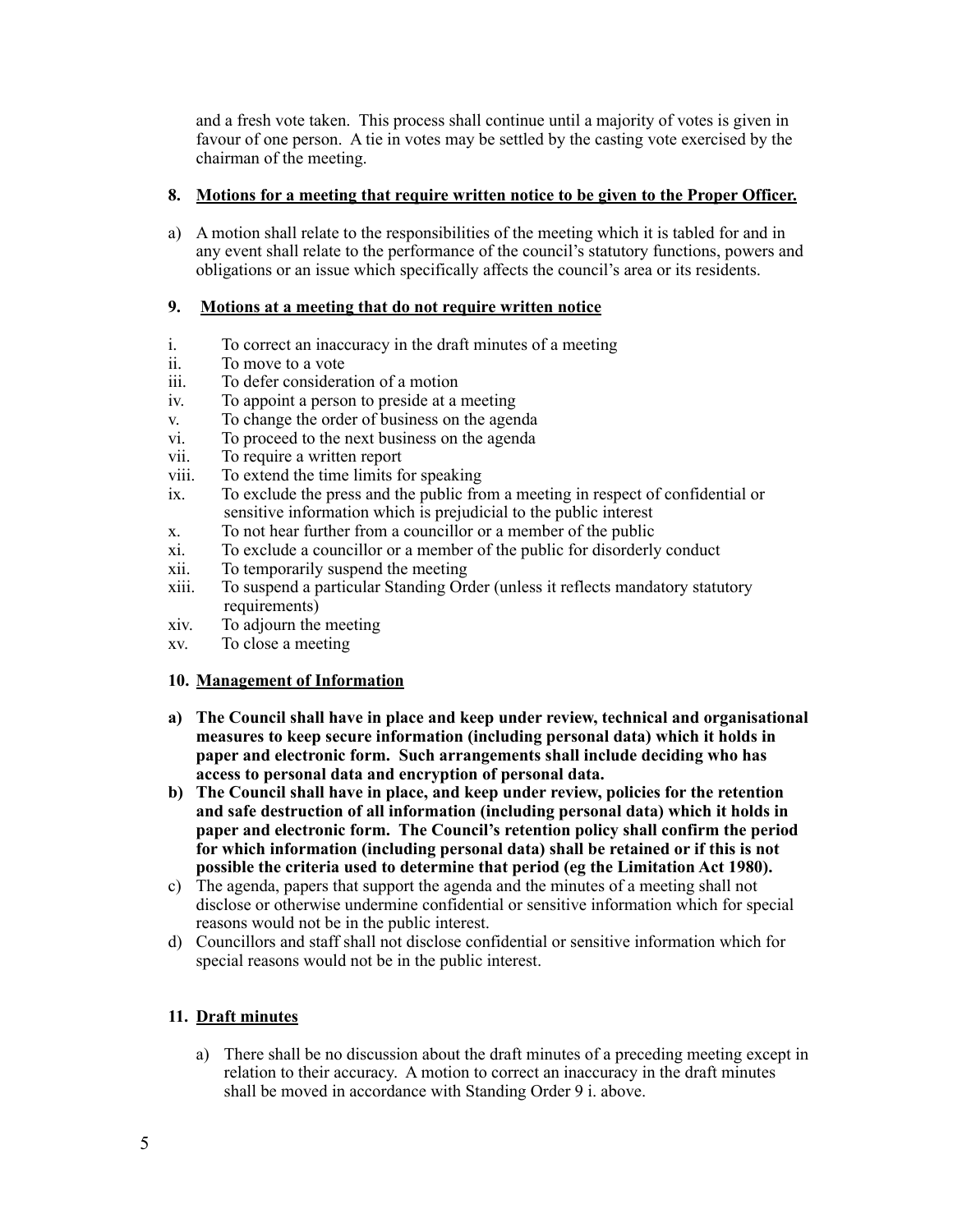- b) The accuracy of draft minutes, including any amendment(s) made to them, shall be confirmed by resolution and shall be signed by the chair of the meeting and stand as an accurate record of the meeting to which the minutes relate.
- **c) If the Council's gross annual income or expenditure (whichever is higher) does not exceed £25,000, it shall publish draft minutes on a website which is publically accessible and free of charge not later than one month after the meeting has taken place.**

# **12. Code of Conduct and dispensations**

- a) All councillors shall observe the code of conduct adopted by the council.
- b) Unless he has been granted a dispensation, a councillor shall withdraw from a meeting when it is considering a matter in which he has a disclosable pecuniary interest. He may return to the meeting after it has considered the matter in which he had an interest.
- c) Unless he has been granted a dispensation, a councillor shall withdraw from a meeting when it is considering a matter in which he has another interest if so required by the council's code of conduct. He may return to the meeting after it has considered the matter in which he had an interest.
- d) **Dispensation requests shall be in writing and submitted to the Proper Officer** as soon as possible before the meeting, or failing that, at the start of the meeting for which the dispensation is required.
- e) A decision as to whether to grant a dispensation shall be made by the meeting of the council, and that decision is final.
- f) A dispensation request shall confirm:
	- i. The description and nature of the disclosable pecuniary interest or other interest to which the request for the dispensation relates
	- ii. Whether the dispensation is required to participate at a meeting in a discussion only or a discussion and a vote
	- iii. The date of the meeting or the period (not exceeding four years) for which the dispensation is sought
	- iv. An explanation as to why the dispensation is sought
- g) Dispensations requests shall be considered at the start of the meeting for which the dispensation is required.
- h) **A dispensation may be granted in accordance with standing order 1***2***e above if having regard to all relevant circumstances the following applies:**
- i. **Without the dispensation the number of persons prohibited from participating in**

**the particular business would be so great a proportion of the meeting transacting the business as to impede the transaction of the business or**

- ii. **Granting the dispensation is in the interests of persons living in the council's area or**
- iii. **It is otherwise appropriate to grant a dispensation.**
- 13. **Code of conduct complaints**
- a) Upon notification by the District Council that it is dealing with a complaint that a councillor has breached the council's code of conduct, the Proper Officer shall, subject to standing order 12 above, report this to the council.
- b) Where the notification in standing order 12a above relates to a complaint made by the Proper Officer, the Proper Officer shall notify the chair of the council of this fact, and the chair shall nominate a councillor to assume the duties of the Proper Officer in relation to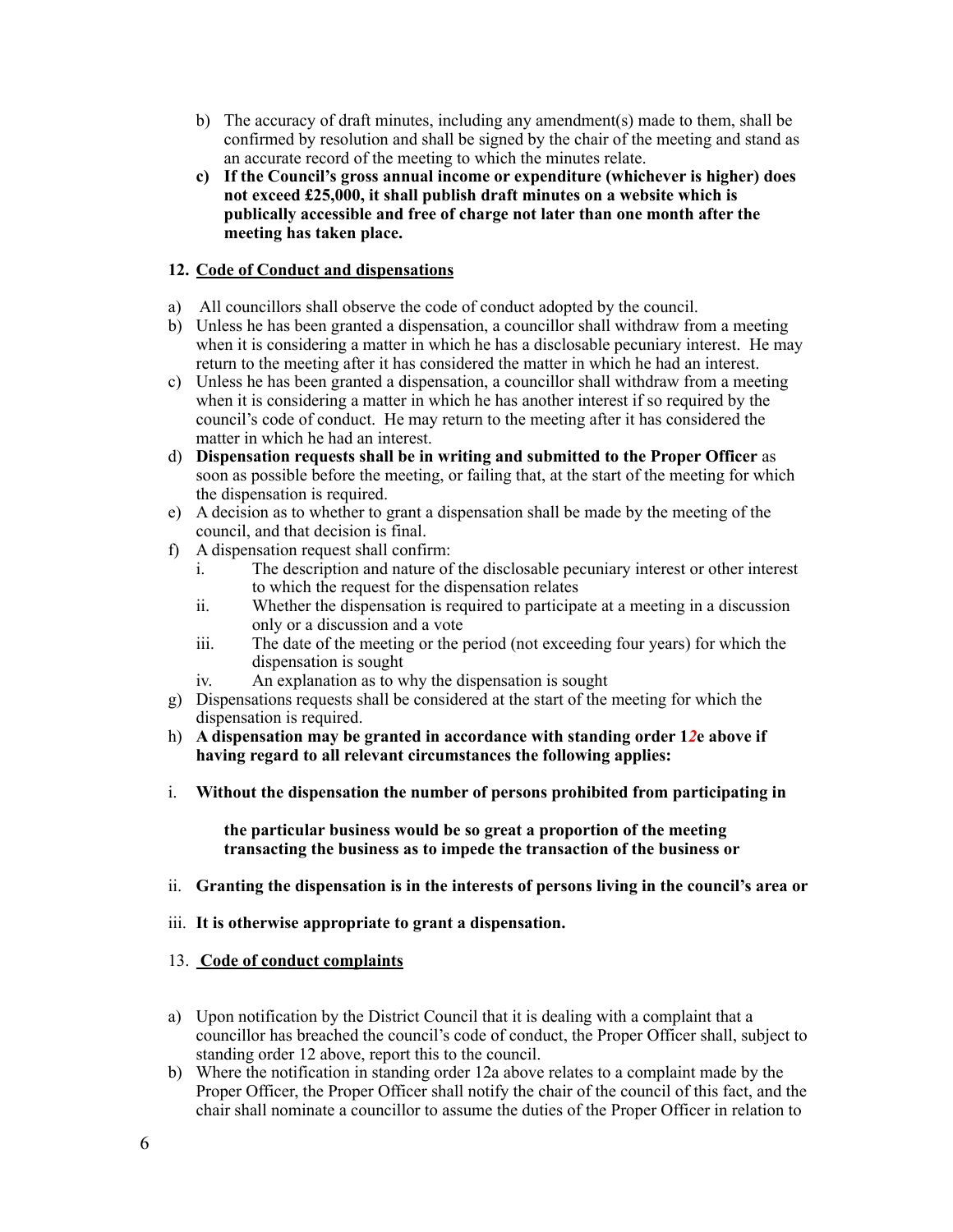the complaint until it has been determined and the council has agreed what action, if any, to take.

- c) The council may:
	- i. Provide information or evidence where such disclosure is necessary to progress an investigation of the complaint or is required by law
	- ii. Seek information relevant to the complaint from the person or body with statutory responsibility for investigation of the matter
- d) **Upon notification by the District Council that a councillor has breached the council's code of conduct, the council shall consider what, if any, action to take against him. Such action excludes disqualification or suspension from office.**
- 14. **Proper Officer**
- a) The Proper Officer shall be the clerk
- b) The Proper Officer shall:
	- i. **At least three clear days before a meeting of the council**, **serve on councillors, a signed summons by e-mail or delivery confirming the time, place and the agenda provided any such e-mail contains the electronic signature and title of the Proper Officer.** See standing order 3b above for the meaning of three clear days for a meeting of a full council
	- ii. **Provide, in a conspicuous place and on the Parish Council website, public notice of the time, place and agenda of the meeting**
	- iii. **Convene a meeting of full council for the election of a new chair of the council, occasioned by a casual vacancy in his office**
	- **iv. Facilitate inspection of the minute book by local government electors**
	- v. **Receive and retain copies of bye-laws made by the District Council**
	- vi. Retain acceptance of office forms from councillors
	- vii. Retain a copy of every councillor's register of interests
	- viii. Assist with responding to requests made under freedom of information legislation and rights exercisable under data protection legislation, in accordance with the council's relevant policies and procedures
	- ix. Receive and send general correspondence and notices on behalf of the council except where there is a resolution to the contrary
	- x. Assist in the organisation of, storage of, access to, security of and destruction of information held by the council in paper and electronic form subject to the requirements of data protection and freedom of information legislation and other legitimate requirements (EG the Limitation Act 1980).
	- xi. Arrange for legal deeds to be executed
	- xii. Arrange or manage the prompt authorisation , approval, and instruction regarding any payments to be made by the council in accordance with the council's financial regulations
	- xiii. Refer a planning application received by the council to the chair or in his absence the vice chair of the council within two working days of receipt to facilitate an additional meeting if the nature of a planning application requires consideration before the next ordinary meeting of the council.

# **15. Responsible financial officer**

- a. The Council shall appoint a person, normally the proper officer, to be the responsible financial officer.
- b. The council shall appoint an appropriate person to undertake the work of the responsible financial officer when the responsible financial officer is absent.

# **16. Accounts and accounting statements**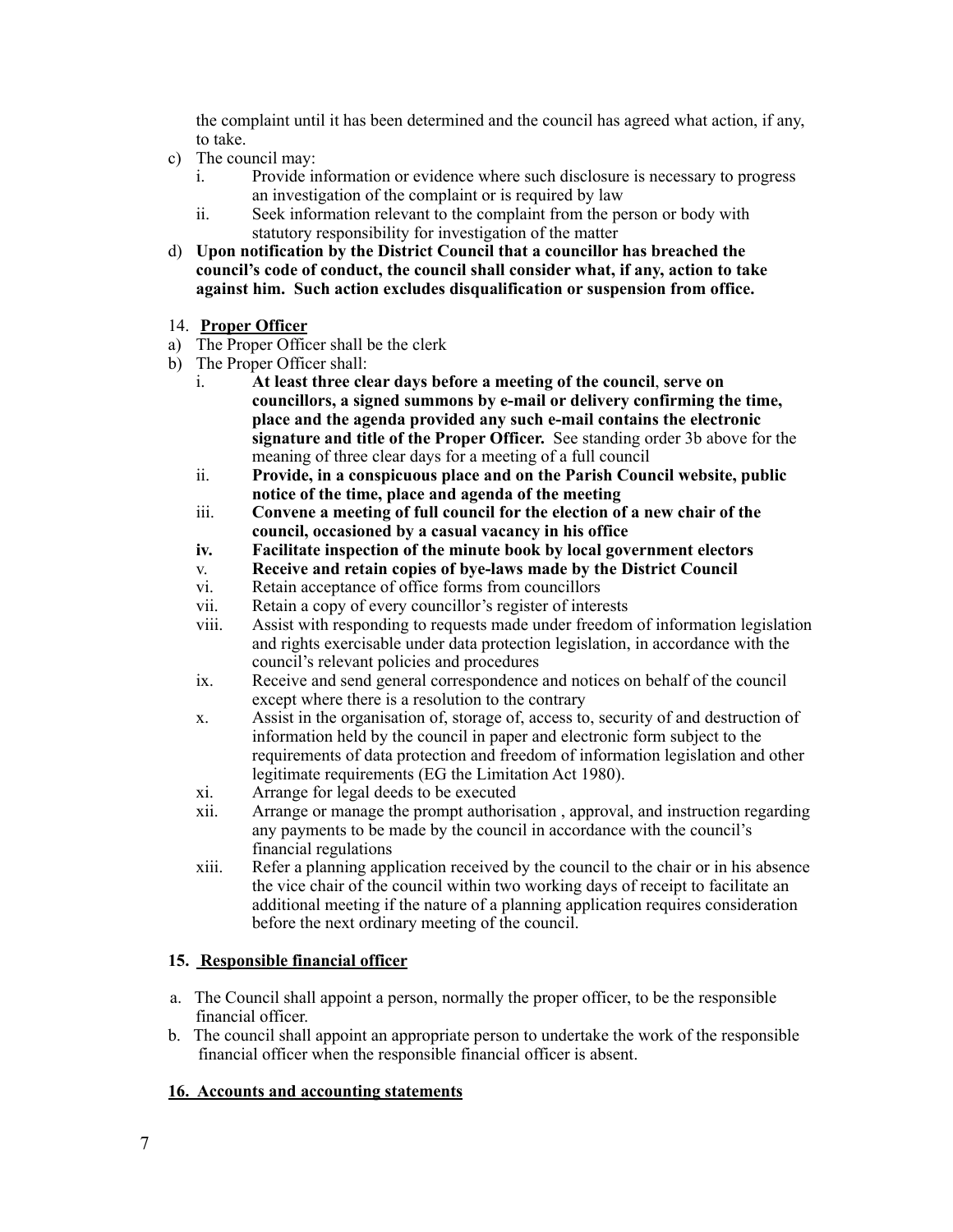- **a.** "Proper practices" in standing orders refers to the most recent version of Governance and Accountability for Local Councils – a Practitioners' Guide (England)
- **b.** All payments by the council shall be authorised, approved and paid in accordance with the law, proper practices and the council's financial regulations.
- **c.** The responsible financial officer shall supply to each councillor at each meeting a statement to summarise:
	- **i.** The council's receipts and payments for that month
	- **ii.** The council's aggregate receipts and payments for the year to date
	- **iii.** The balances held at the time of the meeting

And which includes a comparison with the budget for the financial year and highlights any actual or potential overspends

- **d.** As soon as possible after the financial year end at 31 March, the responsible financial officer shall provide:
	- i. Each councillor with a statement summarising the council's receipts and payments for the year to date for information; and
	- ii. To the full council the accounting statements for the year in the form of Section 1 of the annual return, as required by proper practices, for consideration and approval.
- e) The year end accounting statements shall be prepared in accordance with proper practices and applying the form of accounts determined by the council – receipts and payments, for a year to 31 March. A completed draft annual return shall be presented to each councillor before the end of the following month of May. The annual return of the council, which is subject to internal audit, including the annual governance statement, shall be presented to the council for consideration and formal approval before 30 June.

# **16. Financial controls and procurement**

- a) Financial regulations shall be reviewed regularly and at least annually for fitness of purpose.
- b) **Financial regulations shall confirm that a proposed contract for the supply of goods, materials, services and the execution of works with an estimated value in excess of £25,000 shall be procured on the basis of a formal tender.**
- c) **Where the value of the contract is likely to exceed £181,302 (or other threshold specified by the Crown Commercial Services from time to time) the council must consider whether the Concessions Contracts Regulations 2015 (S1 No 5, as amended) and the Utilities Contracts Regulations 2016 apply to the contract**

# 17. **Handling staff matters**

- a) A matter personal to a member of staff that is being considered by the chair or vice chair is subject to Standing Order 1*3* above.
- b) The council's member of staff shall notify the chair or, if he is not available, the vice chair of absence occasioned by illness or other reason and that person shall report such absence to the council at its next meeting.
- c) The staffing committee shall upon a resolution of the full Council conduct a review of the performance and annual appraisal of the work of the parish clerk. The reviews and appraisal shall be reported in writing and is subject to approval by resolution by the full council.
- d) Subject to the council's policy regarding the handling of grievance matters, the council's employee shall contact the chair or in his absence, the vice chair of the council in respect of any formal or informal grievance matter and this matter shall be reported back and progressed by resolution of the full council.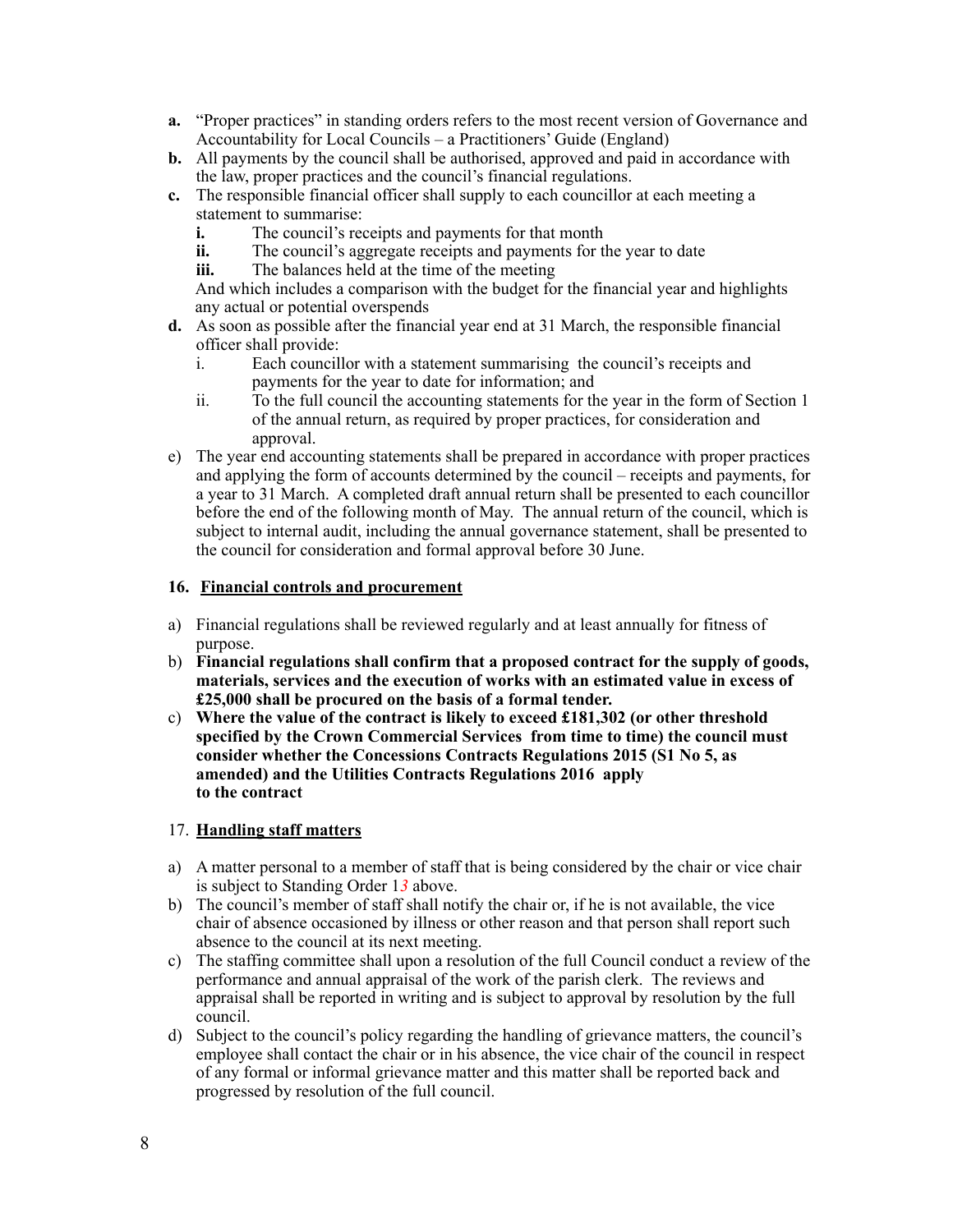- e) Subject to the council's policy regarding the handling of grievance matters, if an informal or formal grievance matter raised by the clerk relates to the chair or the vice chair of the council this shall be communicated to another member of the council which shall be reported back and progressed by resolution of the council.
- f) Any persons responsible for all or part of the management of staff shall treat the written records of all meetings relating to their performance, capabilities, grievance or disciplinary matters as confidential and secure.

# **18. Responsibilities to provide information**

- **a) In accordance with freedom of information legislation, the council shall publish information in accordance with its publication scheme and respond to requests for information held by the council.**
- **b) If the gross annual income or expenditure (whichever is higher) does not exceed £25,000 the council shall publish information in accordance with the requirements of the Smaller Authorities (Transparency Requirements) (England) Regulations 2015**

# **19. Responsibilities under Data Protection legislation**

- **a) The council shall have policies and procedures in place to respond to an individual exercising statutory rights concerning his personal data.**
- **b) The council shall have a written policy in place for responding to and managing a personal data breach.**
- **c) The council shall keep a record of all personal data breaches comprising the facts relating to the personal data breach, its effects and the remedial action taken.**
- **d) The council shall ensure that information communicated in its privacy notices is in an easily accessible and available form and kept up to date.**
- **e) The council shall maintain a written record of its processing activities.**

# **20. Relations with the press/media.**

a) Requests from the press or other media for oral or written comment or statement from the council shall be referred to the clerk.

# **21. Execution and sealing of legal deeds.**

a) A legal deed shall not be executed on behalf of the council unless authorised by a resolution. **Any two councillors may sign, on behalf of the council, any deed required by law and the Proper Officer shall witness their signatures.**

# **22. Communicating with the District and County authorities**

- a) An invitation to attend a meeting of the council shall be sent, together with the agenda, to the ward councillors of the District Council.
- b) Unless the council determines otherwise, a copy of each letter sent to the District and County Council shall be sent to the ward councillors representing the area of the council.

# **23. Restrictions on councillor activities**

a) Unless authorised by a resolution of the full council, no councillor shall issue orders, instructions or directions or make comments to the press or other agents on behalf of the council.